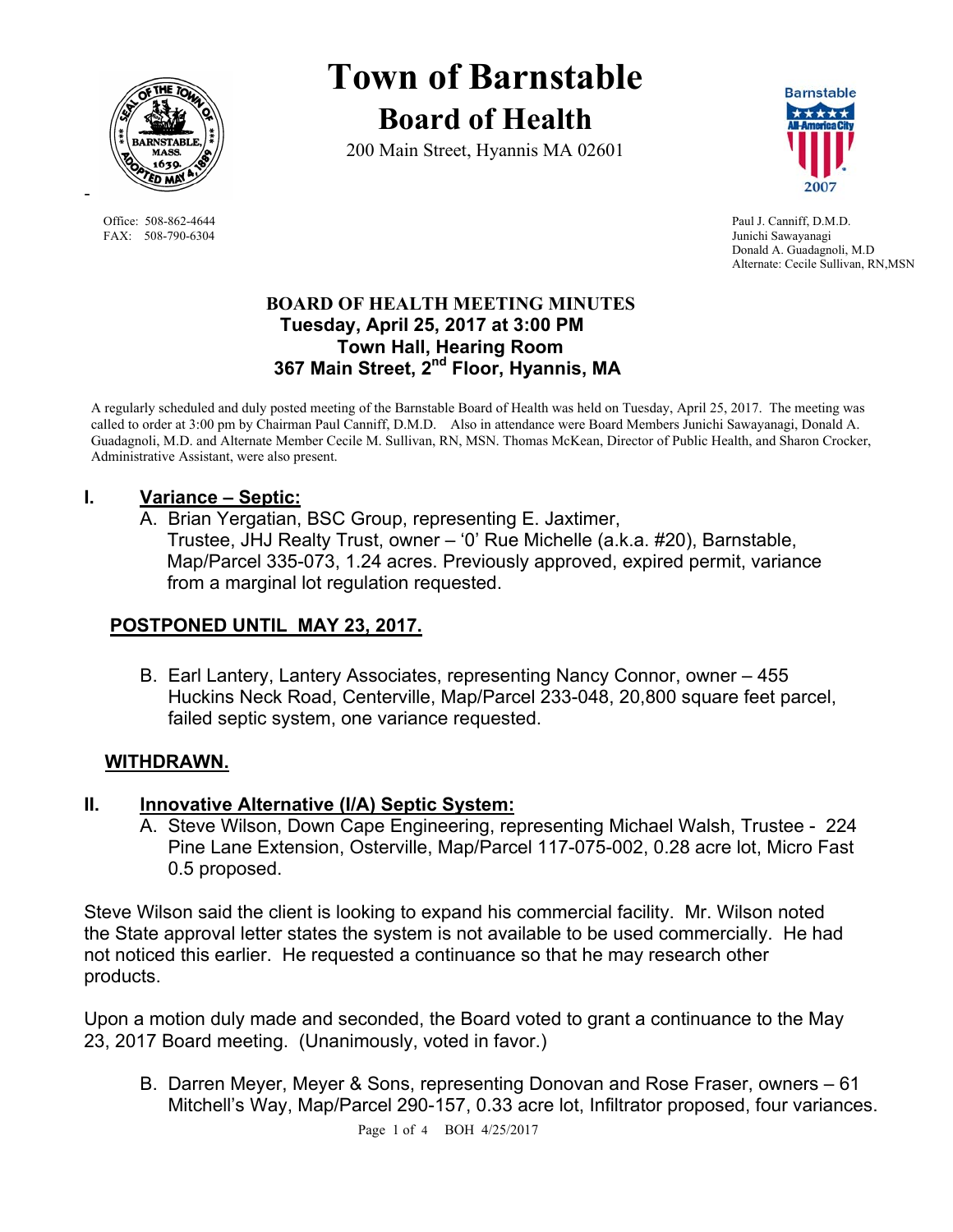Darren Meyer's listed out the variances in the proposed plan: 1) 4 feet setback variance from foundation, 2) 34 feet setback variance from Soil Absorption System (SAS) component to wetlands, and 3) 39 feet setback variance from D-Box to wetland. He is proposing using Infiltrators (alternative plastic products) for the SAS components.

Mr. McKean said the Health staff had no objections to the plan as they believe it meets maximum compliance standards for Title V.

Mr. Meyer said the best location to put a replacement system (once it is needed) would be in the same spot as original system. He also explained the Infiltrators are leaching systems made of plastic instead of concrete and are much less money (approximately \$40/unit).

Mr. McKean suggested a three-bedroom deed restriction for this single family home.

Upon a motion duly made by Mr. Sawayanagi, seconded by Dr. Guadagnoli, the Board voted to grant the variances listed on plan dated April 4, 2017 with revised date April 25, 2017 with the following conditions: 1) record a three-bedroom deed restriction at the Barnstable County Registry of Deeds, and 2) submit an official copy of the deed restriction to the Public Health Division. (Unanimously, voted in favor.)

C. Jonas McCray representing Peter Gross and Melissa Gross McCray, owners – 2 Lake Drive, Centerville, Map/Parcel 230-075, failed septic system, two variances requested, Cultec proposed.

Jonas McCray and David Thulin, Engineer, presented the engineering plan dated March 6, 2017 with four setback variances, a four feet separation from soil absorption system to high groundwater table in lieu of five feet, and a variance request to install the septic tank inlet and outlet less than twelve inches (but more than one inch) above the estimated high groundwater table.

David Thulin has been monitoring the water levels since 2012 and is proposing the wall for the mounted system be one foot lower based on the water levels seen during this period in an effort to minimize cost.

Dr. Canniff explained the Board uses the 34.8 elevation which is the highest recorded level (recorded back in 2004-2005).

The septic tank is not monolithic, however, the pipes will be sealed (referencing #8 on page 11). Mr. Thulin also mentioned the Town has a pipe running through the property and it is at an elevation of 34.9.

Mr. McKean said the staff has no problem with the variances and suggests requesting a fourbedroom deed restriction be recorded.

Last summer, the Board had issued another repair deadline extension of May 15, 2017. A septic report dating back to April 24, 2012 stated the system had failed saying the leaching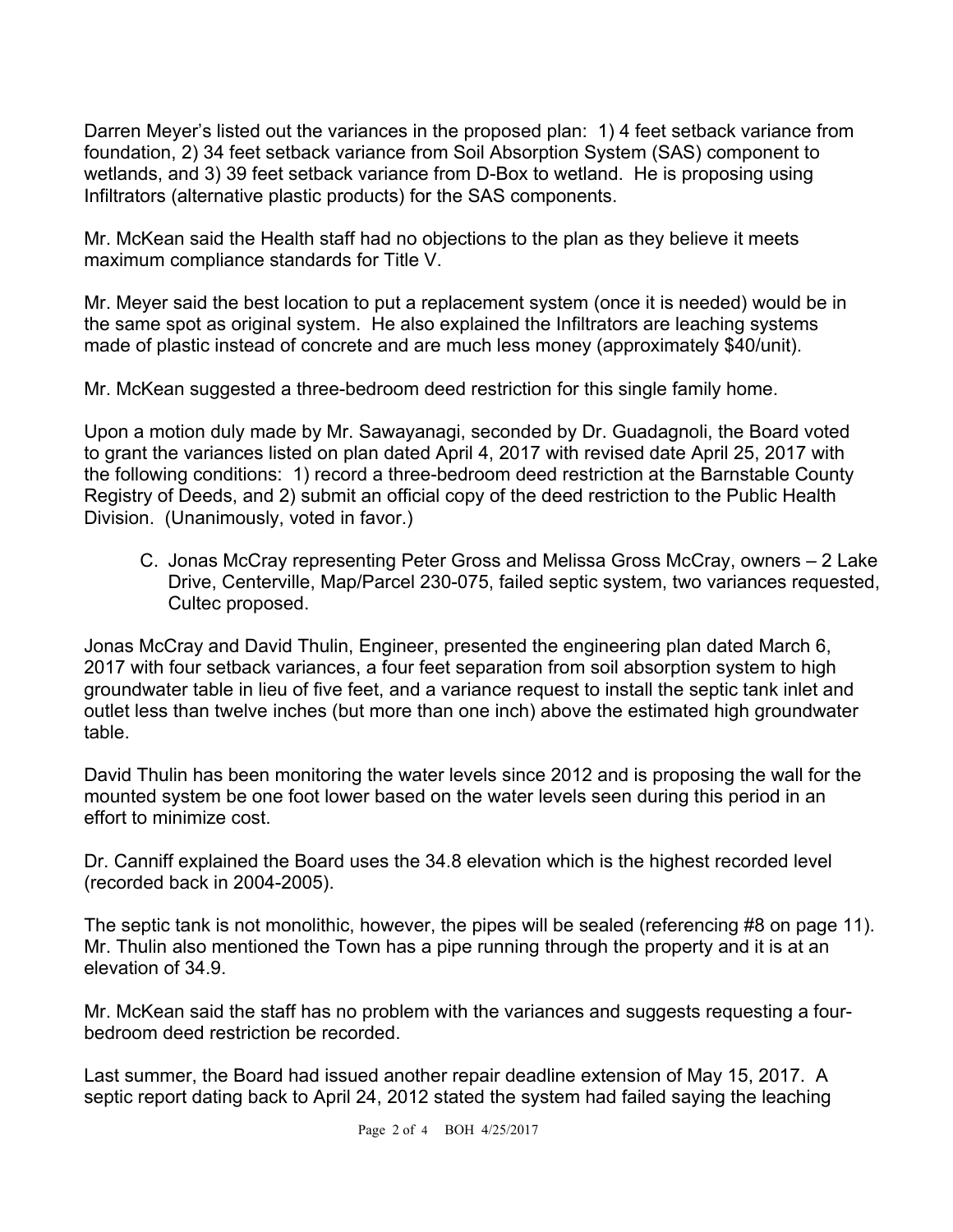field was not working. The engineer and the owners said there has been no evidence of it backing up at all during this time. Mr. McCray said the property is only used approximately two months of the year.

The applicant asked if the work could be held off until the fall as the neighbors and owners would appreciate it.

Upon a motion duly made by Dr. Canniff, seconded by Dr. Guadagnoli, the Board voted to grant the variances on the plan dated March 6, 2017 and grant a deadline extension to December 31, 2017 with the following conditions: 1) record a four-bedroom deed restriction at the Barnstable County Registry of Deeds, and 2) submit an official copy of the deed restriction to the Public Health Division. (Unanimously, voted in favor.)

#### **III. Septic Installer:**

Glen Harrington, Marstons Mills

Glen Harrington was not present.

He had completed all paperwork, passed the Septic Installer's exam and submitted references.

Mr. Harrington is a Health Director in Mashpee and is looking to perform work on his own septic system. He was highly recommended for a septic installer license by his references who have known him both professionally and personally for 15-20 years.

Upon a motion duly made and seconded, the Board voted to grant Glen Harrington with a conditional septic installers license for up to three installations. If no issues exist at that time, an annual septic installer's license may be obtained and renewed. (Unanimously, voted in favor.)

#### **IV. Variance – Body Artist Permit**

Vanessa Ristow, Hyannis, applying to work out of Lash Boutique for microblading, only.

Vanessa Ristow and Ekaterina Morozova were present. Vanessa Ristow, is looking to work under Ekaterina at Lash Boutique.

The Board expressed concern with the new technology of microblading and that Ekaterina has only had her license for two months.

Dr. Guadagnoli said he has a concern that if there is a breakdown in the client's skin; it would allow bacteria to get in. The process microblading has for after-care is not going to handle any bacteria that may get in if it bleeds at all.

The Board would like to do further research and reach out to State and to health associations to see if and how they are handling microblading.

Ms. Morozova asked to be given some guidelines on what she may do to hire additional microbladers. The Board stated no guidelines can be given until further research is done.